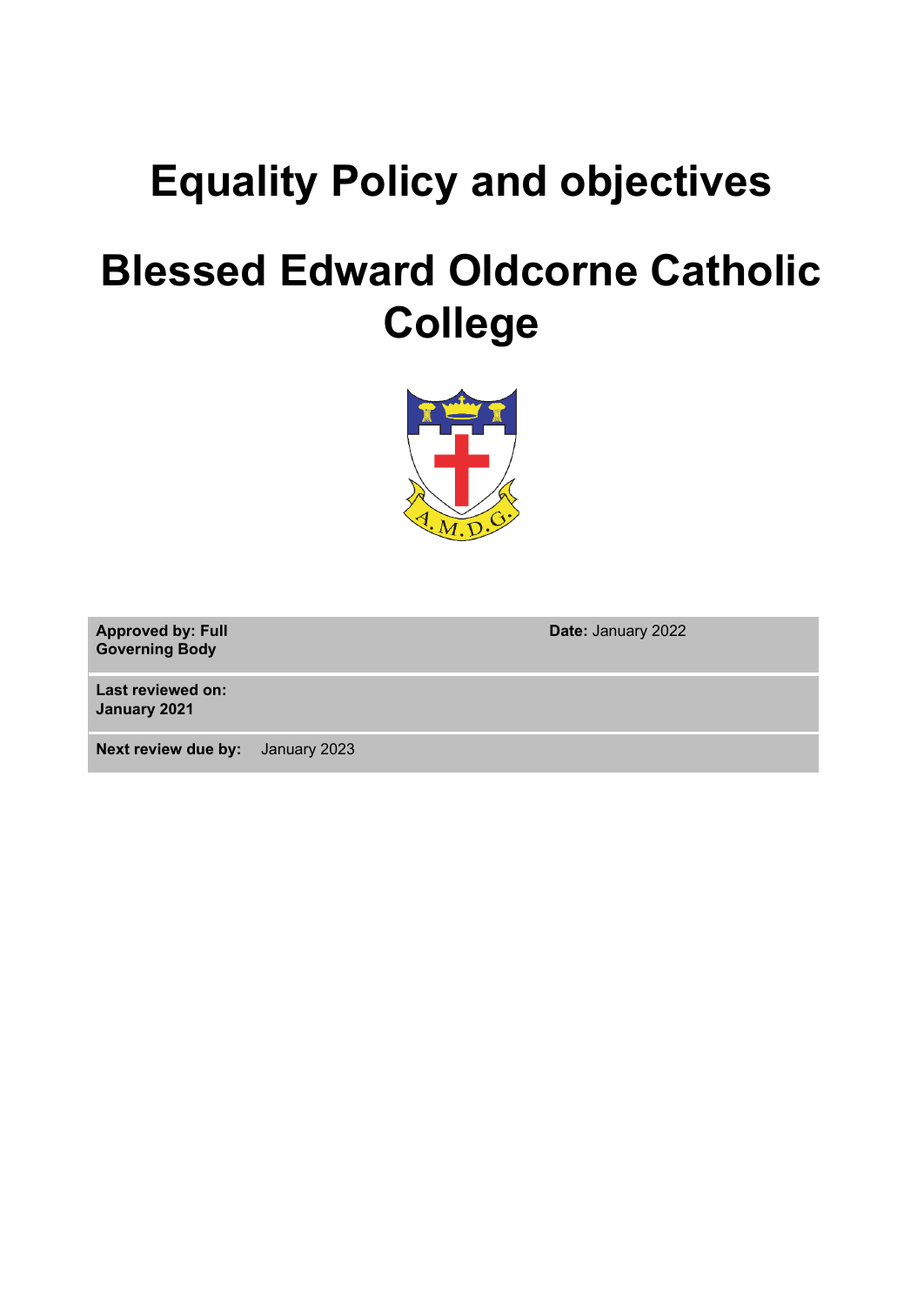# **1. Aims**

Our college aims to meet its obligations under the public sector equality duty by having due regard to the need to:

- Eliminate discrimination and other conduct that is prohibited by the Equality Act 2010
- Advance equality of opportunity between people who share a protected characteristic and people who do not share it
- Foster good relations across all characteristics between people who share a protected characteristic and people who do not share it
- At Blessed Edward Oldcorne Catholic College we wish to create and maintain an inclusive, trusting, secure and happy environment where everyone can work as equals. Our college virtues underpin this policy. All members of the college community have responsibilities to promote equality of opportunity, experience and treatment. We are all treated equally in the eyes of God and we are all of equal worth.
- Our college consists of a diverse range of people employees, visitors, students and parents. We celebrate our difference, by understanding them and enjoying the diversity this brings. This policy takes into account the requirement of the Equality Act 2010. The policy will be applied to all staff and students, as well as any volunteers working in Blessed Edward Oldcorne Catholic College. We want to foster mutual tolerance and our aim is for everyone to feel valued within the college. By actively promoting equal opportunities and not discriminating either directly or indirectly against anyone on the grounds of colour, race, nationality, beliefs, sexuality or gender the college can ensure that all staff, students and volunteers:
- ∙ Have opportunities to achieve their potential.
- ∙ Have access to and can make full use of the college's facilities and resources.
- ∙ Are prepared for life in a diverse and multi-ethnic society.
- ∙ Understand the meaning of prejudice, how discrimination occurs and how to take a stand against these.
- ∙ Participate in our positive ethos and environment.
- ∙ See that Racist and discriminatory incidents are dealt with effectively (see Behaviour policy, Peer on Peer Abuse policy and Anti-Bullying Policy).
- ∙ See that Inclusion issues are taken seriously and are considered in all aspects of college life.
- ∙ Are free from discrimination.

## **2. Legislation and guidance**

This document meets the requirements under the following legislation:

- The [Equality](http://www.legislation.gov.uk/ukpga/2010/15/contents) Act 2010, which introduced the public sector equality duty and protects people from discrimination
- The Equality Act 2010 (Specific Duties) [Regulations](http://www.legislation.gov.uk/uksi/2011/2260/contents/made) 2011, which require colleges to publish information to demonstrate how they are complying with the public sector equality duty and to publish equality objectives

This document is also based on Department for Education (DfE) guidance: The Equality Act 2010 and [schools.](https://www.gov.uk/government/uploads/system/uploads/attachment_data/file/315587/Equality_Act_Advice_Final.pdf)

## **3. Roles and responsibilities**

The governing body will:

- Ensure that the equality information and objectives as set out in this statement are published and communicated throughout the college, including to staff, students and parents.
- Ensure that the published equality information is updated at least every year, and that the objectives are reviewed and updated at least every 4 years
- Delegate responsibility for monitoring the achievement of the objectives on a daily basis to the headteacher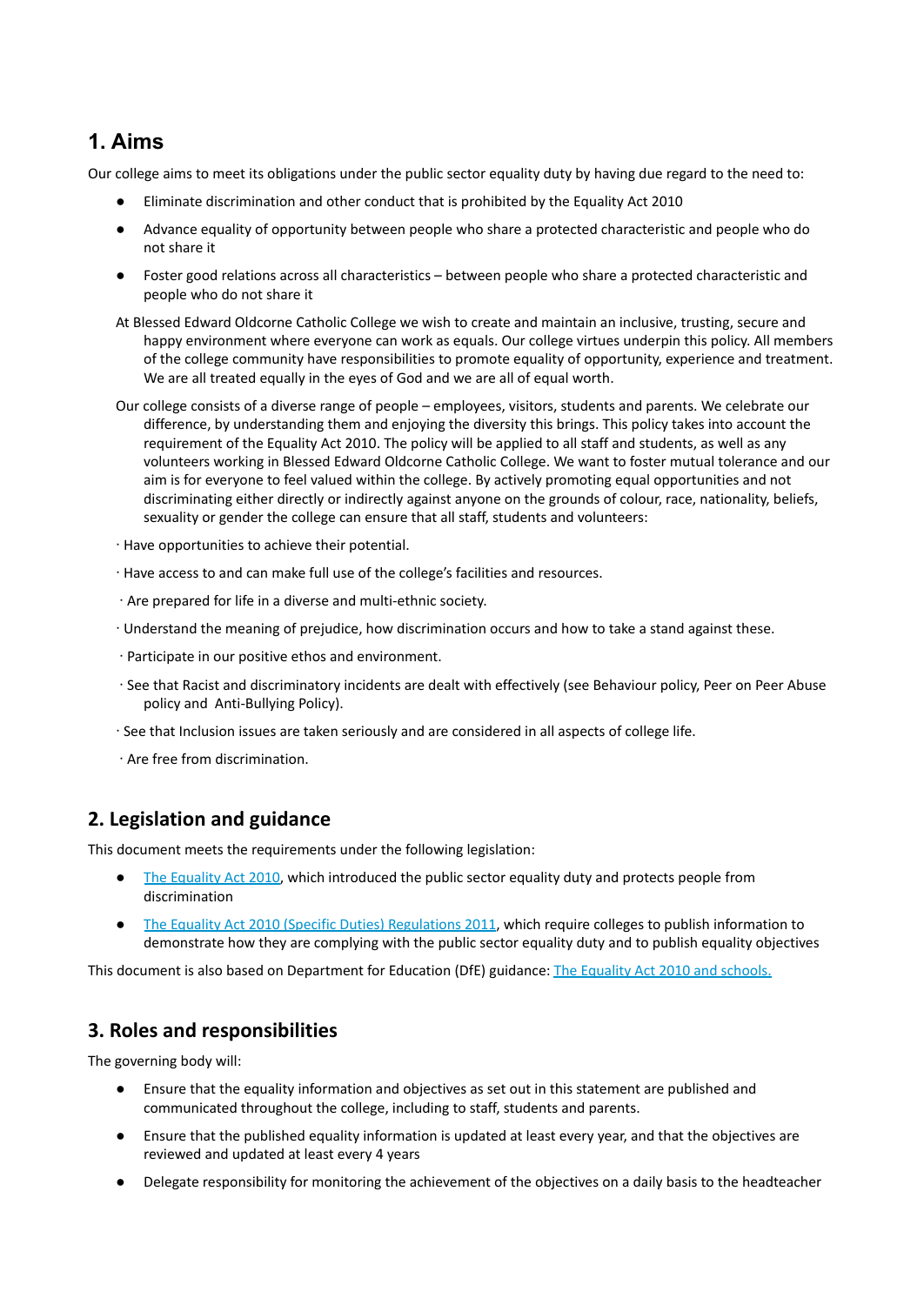The headteacher will:

- Promote knowledge and understanding of the equality objectives amongst staff and students
- Monitor success in achieving the objectives and report back to governors

All college staff are expected to have regard to this document and to work to achieve the objectives as set out in section 8.

## **4. Eliminating discrimination**

The college is aware of its obligations under the Equality Act 2010 and complies with non-discrimination provisions.

Where relevant, our policies include reference to the importance of avoiding discrimination and other prohibited conduct.

Staff and governors are regularly reminded of their responsibilities under the Equality Act, for example during meetings. Where this has been discussed during a meeting it is recorded in the meeting minutes.

New staff receive training on the Equality Act as part of their induction, and all staff receive refresher training every September.

# **5. Advancing equality of opportunity**

As set out in the DfE guidance on the Equality Act, the college aims to advance equality of opportunity by:

- Removing or minimising disadvantages suffered by people which are connected to a particular characteristic they have (e.g. pupils with disabilities, or gay pupils who are being subjected to homophobic bullying)
- Taking steps to meet the particular needs of people who have a particular characteristic (e.g. enabling Muslim pupils to pray at prescribed times)
- Encouraging people who have a particular characteristic to participate fully in any activities (e.g. encouraging all pupils to be involved in the full range of college extra -curricular activities)

## **6. Fostering good relations**

The college aims to foster good relations between those who share a protected characteristic and those who do not share it by:

- Promoting tolerance, friendship and understanding of a range of religions and cultures through different aspects of our curriculum. This includes teaching in RE, and personal, social, health and economic (PSHE) education, but also activities in other curriculum areas. For example, as part of teaching and learning in English/reading, students will be introduced to literature from a range of cultures and students in Music explore how people challenge discrimination through protest songs.
- Holding assemblies dealing with relevant issues. Students will be encouraged to take a lead in such assemblies and we will also invite external speakers to contribute
- Working with our local community. This includes inviting leaders of local faith groups to speak at assemblies, and organising college trips and activities based around the local community
- We have developed links with people and groups who have specialist knowledge about particular characteristics, which helps inform and develop our approach
- Encouraging and implementing initiatives to deal with any tensions between different groups of pupils within the college. For example, our college councils have representatives from different year groups and are formed of pupils from a range of backgrounds. All pupils are encouraged to participate in the college's activities, such as sports clubs.
- We have developed links with people and groups who have specialist knowledge about particular characteristics, which helps inform and develop our approach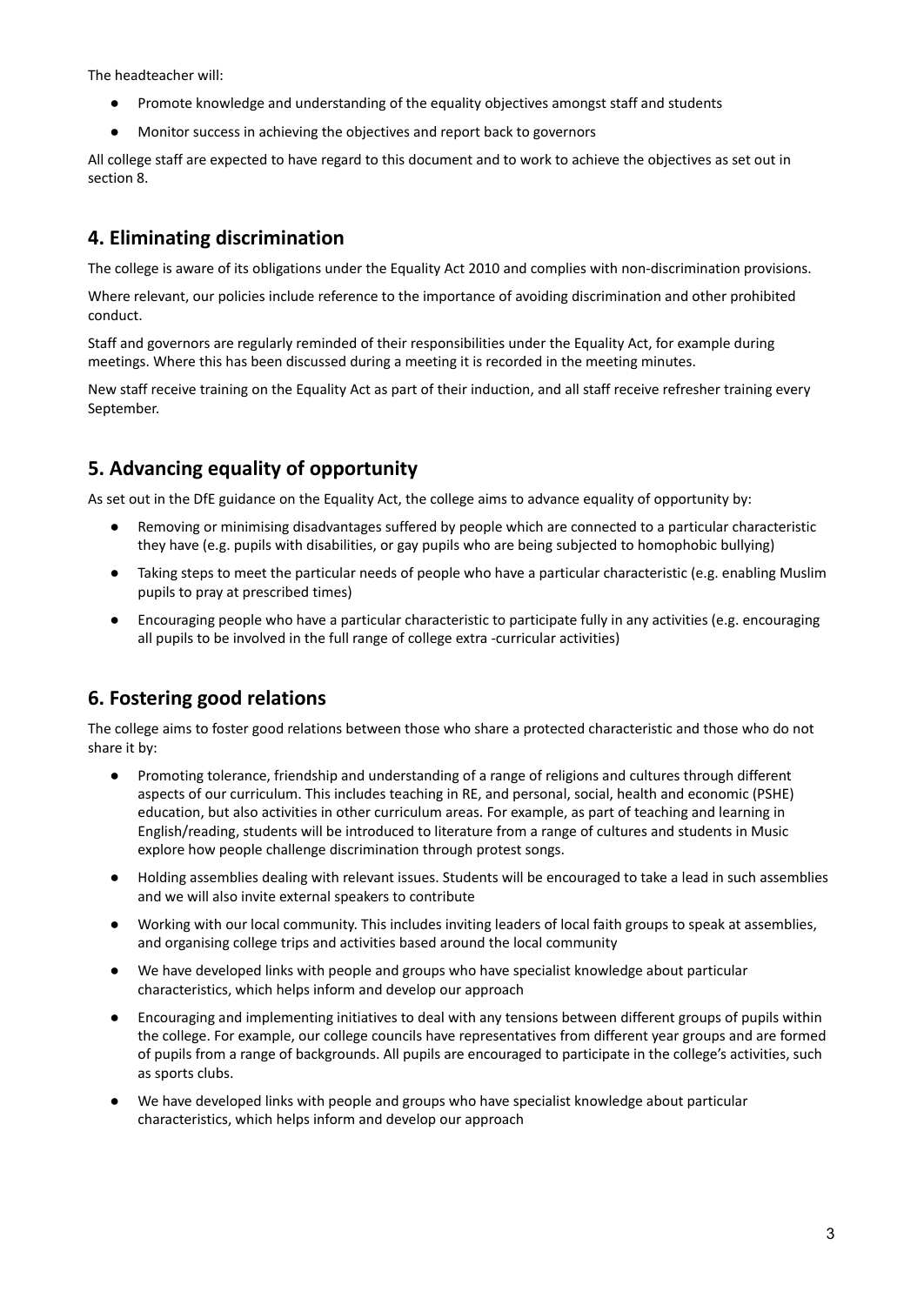# **7. Equality considerations in decision-making**

The college ensures it has due regard to equality considerations whenever significant decisions are made.

The college always considers the impact of significant decisions on particular groups. For example, when a college trip or activity is being planned, the college considers whether the trip:

- Cuts across any religious holidays
- Is accessible to students with disabilities
- Has equivalent facilities for boys and girls

All college trips and visits are designed to ensure as far as possible that all students have access to the educational opportunities on offer. Trips and visits that are essential for curriculum development, including assessment/coursework are offered to all students on that particular course to ensure that no one is excluded from the group being offered the visits. Other supplementary visits that enrich the experience of students are also offered to all of the appropriate group. Visits which are not curriculum related such as sporting tours, outdoor pursuits or group social trips must be offered to all students in the target groups though the school may need to specify particular requirements in terms of skills, maturity or sporting ability etc. Approval is not given for curriculum visits which inappropriately draw distinctions between students; inappropriately impact adversely on students with protected characteristics under the Equalities Act 2010 or do not comply with the college's equality policy; or would have a negative impact on the education of students who remain in college.

## **8. Equality objectives**

**Objective 1:** Reduce the remaining differences between the attendance of disadvantaged students and those of other students by the end of the 22/23 academic year

**Objective 2:** Improve the progress of disadvantaged students in English in line with the outcomes stated in the college's three year strategic plan

*Objective 3:* Enhance and develop students' knowledge, skills and attitudes to enable them to appreciate and value difference and diversity. This will be achieved through a focus on our college mission and the ongoing development of a well planned and skillfully delivered RSHE programme.

**Objective 4:** Develop a three year plan which outlines how the college will address the challenges faced by our disadvantaged students.

**Objective 5:** Improve accessibility for students, staff and visitors with disabilities including access to specialist teaching areas by the end of the 22/23 academic year.

**Objective 6:** Regularly review and refine the taught curriculum so that it supports the college's drive on equality and diversity.

**Objective 7:** Closely monitor and record incidents involving religious intolerance, the use of homophobic, sexist and/or racist language by students. A report will be issued to governors three times a year.

## **9. Monitoring arrangements**

The headteacher will update the equality information we publish, [described in sections 4-7 above], at least every year.

This document will be reviewed by the governing body at least every 4 years.

This document will be approved by the governing body.

## **10. Links with other policies**

This document links to the following policies:

- Accessibility plan
- Safeguarding policy
- Anti bullying policy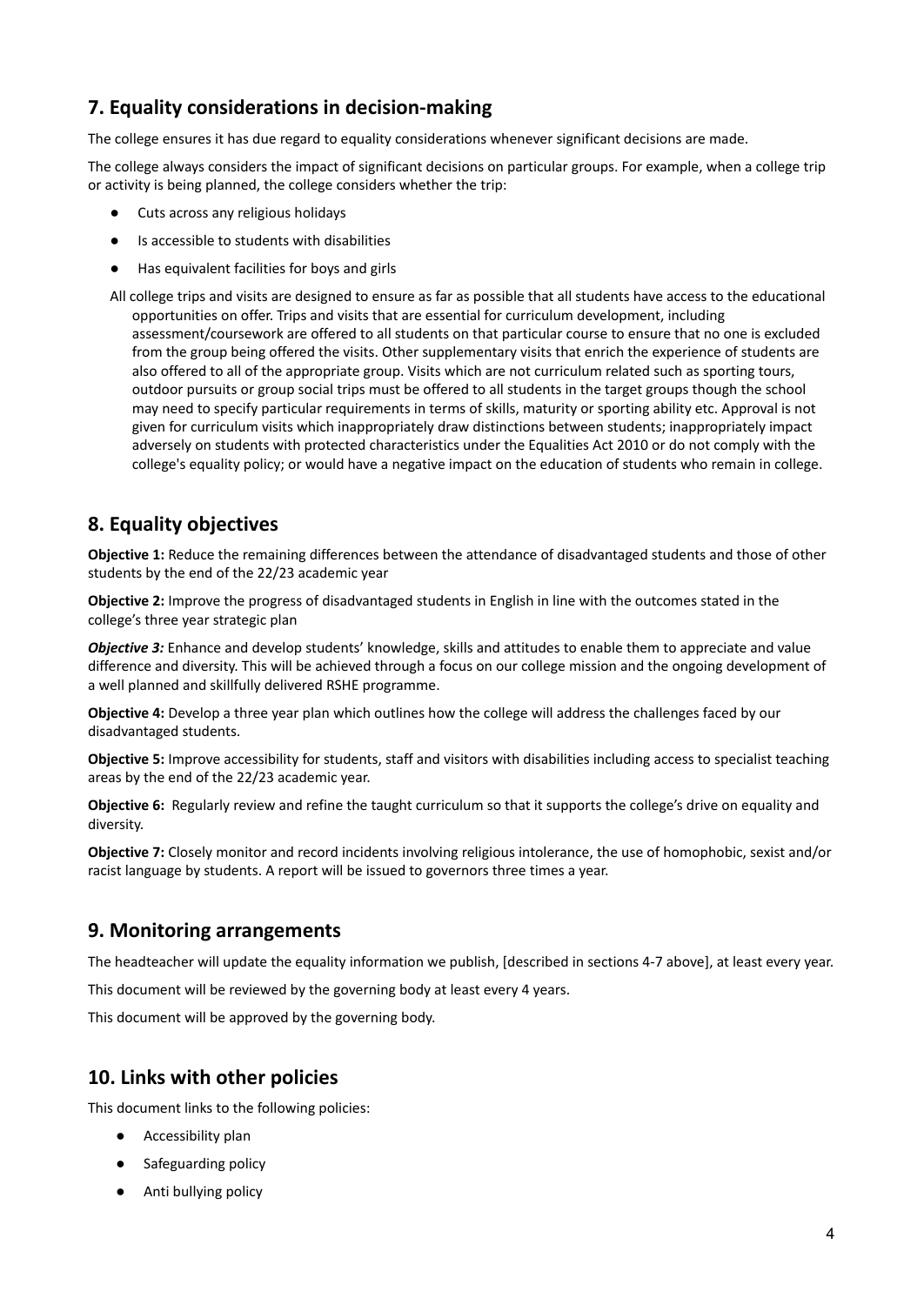- **SEND Policy**
- Peer on Peer abuse policy
- RSHE Policy

#### APPENDIX 1

#### **Gender Reassignment**

#### **Introduction**

Gender reassignment is a protected characteristic under section 7 of the Equality Act 2010. This section states that "A person has the protected characteristic of gender reassignment if the person is proposing to undergo, is undergoing or has undergone a process (or part of a process) for the purpose of reassigning the person's sex by changing physiological or other attributes of sex." It is important to note that gender reassignment is to do with the individual. As a Catholic College we uphold the belief that everybody is made in the image and likeness of God and therefore must have their unique dignity respected.

Blessed Edward Oldcorne Catholic College recognises that as soon as a student proposes to undergo a process which will result in a change of sex they are protected from discrimination under the Equality Act 2010. When the college is informed that a student is proposing to undergo gender reassignment the following steps will be followed.

#### **Mentoring**

A member of staff will be assigned to act as an identified point of contact for the parents and student.

#### **Initial discussion**

Initial discussions will take place between parents and the mentor to gather information on how the student can be supported in college. The student will be asked which term he/she prefers the college to use when discussing their gender identity. Some individuals may prefer to use the term transgender person or trans male or female. The student and their parents will be asked if from this point onward they wish the student's photograph to be used on the college website, newsletter or future publicity material.

#### **Toilets and changing facilities**

The mentor will identify a toilet and changing facility for the student's use. This will be done so as to respect the dignity and privacy of the student and others using the toilet whilst ensuring their safety.

#### **Physical Education**

The college will deal with each student individually and sensitively in in terms of participation in PE whilst recognising that each student has a right to access physical education in college. PE is important to the physical and mental wellbeing of students and is a key part of the college curriculum. Issues will be discussed with the student and parents and lesson plans will be devised sensitively and carefully in agreement with the mentor. Different rates of development of students will be taken into account when considering participation in certain contact sports and discussion will take place with parents and the student before the lesson. In terms of competitive college sports the college will adopt a common sense approach in light of limited current guidance from sporting bodies.

#### **Change of name**

If parents request it the college will refer to a student who is proposing to undergo gender reassignment by their preferred name. At this stage the Chair of Governors and staff will be informed by the Headteacher. The college will also inform the Archdiocese and discuss the issue with their press officer. Staff will also be informed and asked to pass all enquiries regarding the student to the Headteacher. At all times the college will be open and transparent whilst recognising the student's right to privacy. Staff will be reminded that they should not disclose information that may reveal the student's transgender status unless legally required to do so or the young person has asked them to do so. Staff should not discuss the student outside of college even when making no particular reference to their name or personal details. The child's gender will be recorded on the college's information management system in line with the child's and parents wishes.

#### **College uniform**

If after a series of meetings the parents request that their child be allowed to wear the uniform with which he/she identifies the college will request a period of half a term before implementing the change. This is to ensure that all necessary steps are followed in protecting the needs of the student concerned.